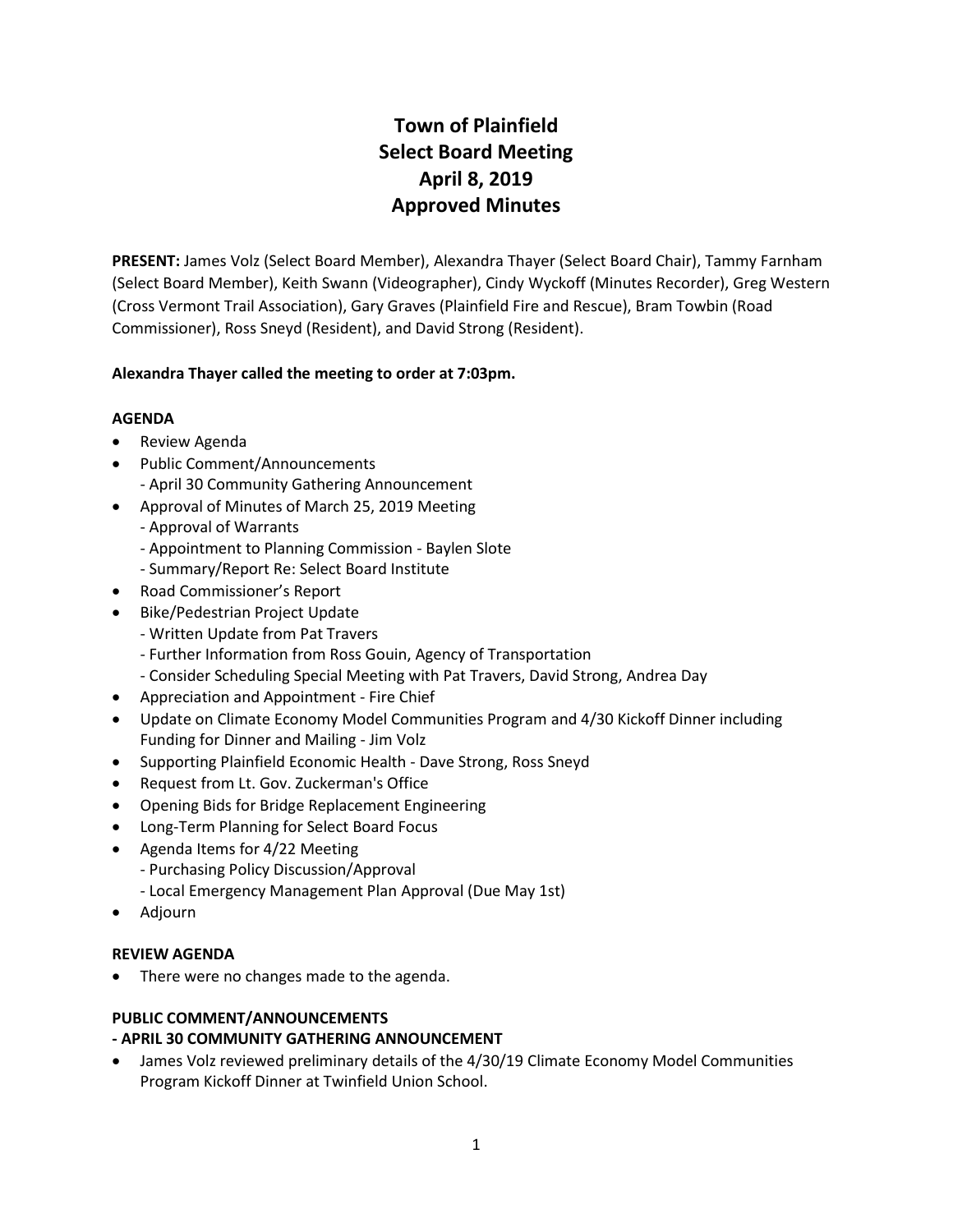## **APPROVAL OF MINUTES OF MARCH 25, 2019 MEETING**

- **- APPROVAL OF WARRANTS**
- **- APPOINTMENT TO PLANNING COMMISSION - BAYLEN SLOTE**
- **- SUMMARY/REPORT RE: SELECT BOARD INSTITUTE**
- **Tammy Farnham made a motion to approve the minutes of the 3/25/19 Select Board meeting as amended. The motion was approved.**
- **Thayer made a motion to approve warrants of 3/26/19 and 4/5/19. The motion was approved.**
- **Volz made a motion to appoint Baylen Slote to the Planning Commission. The motion was approved.**
- Volz reported on the Select Board Institute seminar that both he and Thayer had recently attended, noting that it provided valuable information.

## **BIKE/PEDESTRIAN PROJECT UPDATE**

- **- WRITTEN UPDATE FROM PAT TRAVERS**
- **- FURTHER INFORMATION FROM ROSS GOUIN, AGENCY OF TRANSPORTATION**
- **- CONSIDER SCHEDULING SPECIAL MEETING WITH PAT TRAVERS, DAVID STRONG, ANDREA DAY**
- Thayer noted that Bike/Pedestrian Project Manager Pat Travers had provided a written update related to project timeframes. Thayer also received information from Ross Gouin from the Vermont Agency of Transportation that there is a \$100,000 limit on how much can be spent on engineering costs. Currently the project engineering costs total \$106,000, which means that the Town may be responsible for the \$6,000 overage. Bram Towbin noted that the State changing its opinion regarding how the bridge should be constructed accounted for the increased engineering costs and that the Town should not be responsible for any overage. It was decided that the topic will be taken up again at the 4/22/19 Select Board meeting.

## **ROAD COMMISSIONER'S REPORT**

- Road Commissioner Bram Towbin reported on the following:
	- $\circ$  The Road Crew is managing the roads well despite the current difficult conditions.
	- $\circ$  Discussion will begin on where the paving projects for the upcoming season should be, likely Martin Meadow and at the bottom of East Hill.
	- $\circ$  The possibility that a town would be liable for any safety violations incurred by companies it contracts with unless there is verbiage in the contract that indemnifies the town. Towbin recommended contacting the Vermont League of Cities and Towns to ensure that contracts include language stating that contractors will be responsible for any such costs.

## **APPRECIATION AND APPOINTMENT - FIRE CHIEF**

- Thayer noted that Patrick Martin has decided to step down as Plainfield's Fire Chief. Towbin read aloud a tribute that he had written and posted to Plainfield People and Front Porch Forum regarding Martin's 22+-years serving as Fire Chief. Thayer noted that Greg Light has been recommended and is willing to serve as Fire Chief. **Farnham made a motion to appoint Greg Light to serve as Plainfield's Fire Chief. The motion was approved.**
- Towbin noted that Plainfield Assistant Fire Chief Andy Hebert was the chief sculptor on a memorial recognizing people who fell ill after the September  $11<sup>th</sup>$  attack in New York City.
- Gary Graves, who serves in the Plainfield Fire Department, requested that the Select Board draft a letter thanking outgoing Fire Chief Pat Martin for his service.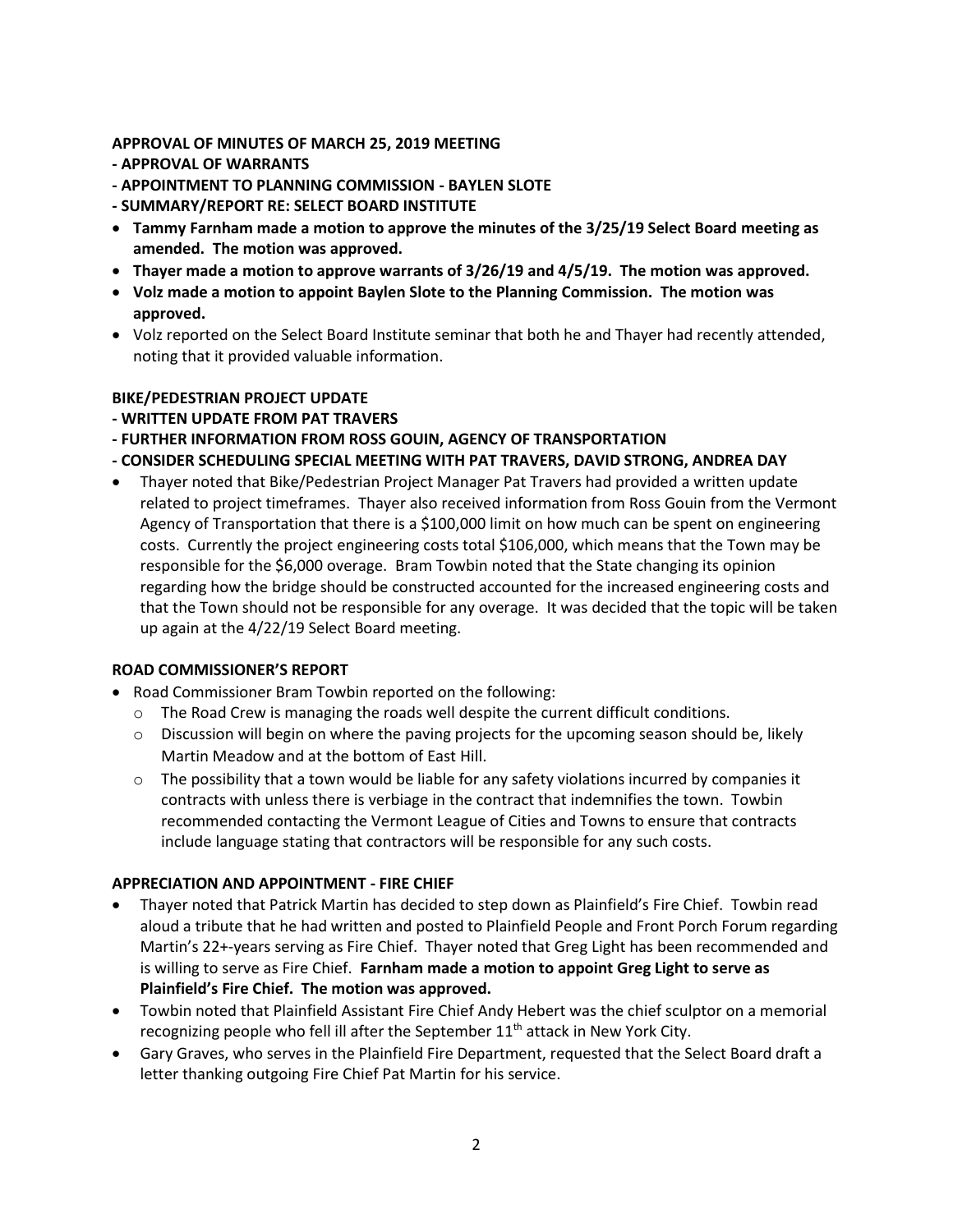# **OTHER BUSINESS: CROSS VERMONT TRAIL ASSOCIATION**

 Greg Western was present from the Cross Vermont Trail Association (CVTA) to update the Select Board on an offer that CVTA has made to a landowner to purchase a parcel in Plainfield that will connect the trail between Plainfield Village and Country Club Road where the former rail bed is not available for a trail. Western noted that the three main purposes for his appearance at the Select Board meeting were to: 1) update the Select Board regarding both the big picture of the CVTA project and its progress in procuring the land parcel; 2) request that the Select Board provide a letter in support of a Housing and Conservation Fund grant application that CVTA will be submitting by 4/18/19; and 3) CVTA's desire to work with the Town to identify the best uses for the property as the project develops. After the Select Board reviewed the suggested language in the draft letter of support, **Volz made a motion to approve sending the letter drafted by Greg Western in support of the Cross Vermont Trail Association's proposal and authorize Thayer to sign and submit it. The motion was approved.**

# **OTHER BUSINESS: FLEET AND SINGLE-VEHICLE PERMIT REQUESTS**

- **Farnham made a motion to approve the following Fleet permit requests:**
	- o **Camp Precast Concrete Products**
	- o **Connecticut Valley Trucking**
	- o **Curtis Lumber Company**
	- o **Mathews Excavating**
	- o **Suburban Propane**
	- o **Walker Construction Company**

**The motion was approved.**

- **Volz made a motion to approve the following Single-Vehicle permit requests:**
	- o **Fred Vance Trucking**
	- o **Westin Pulp Sales**

**The motion was approved.**

# **OTHER BUSINESS: 2020 CENSUS NEW CONSTRUCTION PROGRAM**

 Thayer stated that she would scan the hard copy version of the information on the program and send it out to the other Select Board members, who can decide at the 4/22/19 Select Board meeting if it is something in which the Town wants to be involved.

# **UPDATE ON CLIMATE ECONOMY MODEL COMMUNITIES PROGRAM AND 4/30 KICKOFF DINNER INCLUDING FUNDING FOR DINNER AND MAILING - JIM VOLZ**

 Discussion followed a review by Volz of the purpose of the program and kickoff event, including renewable energy projects at Twinfield Union School that have thus far not moved forward; possible budget line items where Plainfield's half of the \$400 cost of the dinner could be derived; and the logistical issue of how to get the word out on the event. **Volz made a motion to authorize the use of \$200 to support the 4/30/18 Climate Economy Model Communities Program Kickoff Dinner event. The motion was approved.**

## **SUPPORTING PLAINFIELD ECONOMIC HEALTH - DAVE STRONG, ROSS SNEYD**

 David Strong noted the loss of businesses in the Town over the years; that there is currently no organization in Plainfield engaged in promoting the Town; that the Select Board might take the lead in creating a discussion on what is going on with the local economy, including why some of Plainfield's mainstay businesses are shaky; and what the community might be able to do to restore